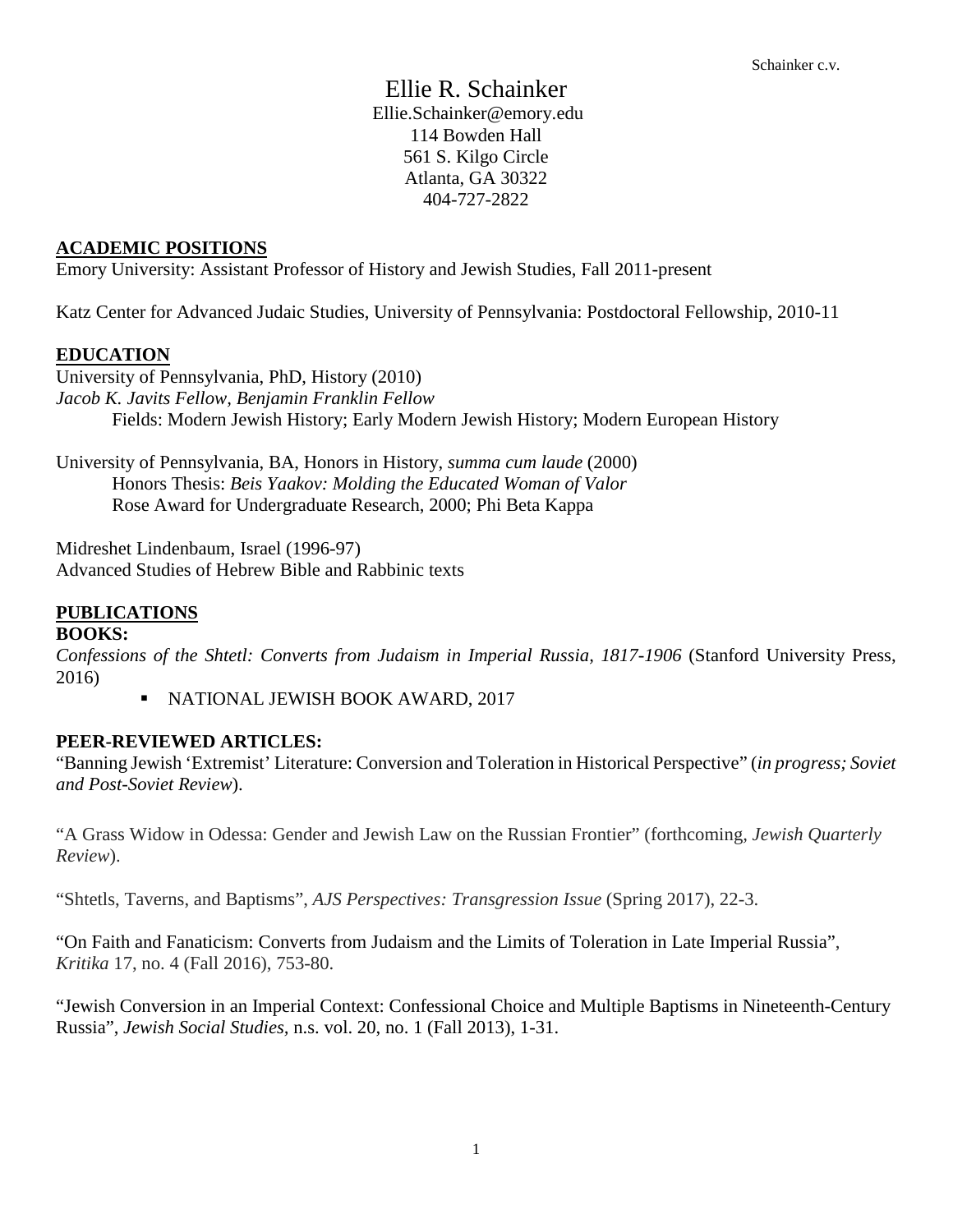## **PEER-REVIEWED BOOK CHAPTERS:**

"When Life Imitates Art: Shtetl Sociability and Conversion in Imperial Russia" in Paweł Maciejko and Theodor Dunkelgrün, eds. *Bastards and Believers: Converts and Conversion between Judaism and Christianity* (University of Pennsylvania Press, *in press*).

### **EDITED VOLUMES:**

"Jerusalem Letters: Vasily Levison's Ruminations on Faith, Doubt, and Conversion from Judaism to Russian Orthodoxy" in David Ruderman, ed. *Converts of Conviction: Faith and Skepticism in Nineteenth-Century European Jewish Society* (De Gruyter, 2017), 27-40.

### **DIGITAL HUMANITIES:**

Web Exhibit article: "Taking Turns: New Perspectives on Jews and Conversion"—"Conversion in Tsarist Russia" [\(http://www.library.upenn.edu/exhibits/cajs/fellows11/cajs2011.html\)](http://www.library.upenn.edu/exhibits/cajs/fellows11/cajs2011.html)

### **BOOK REVIEWS:**

Adam Teller, *Money, Power, and Influence in Eighteenth-Century Lithuania: The Jews of the Radziwiłł Estates. American Historical Review* (*submitted*, December 2017).

Todd Endelman, *Leaving the Jewish Fold: Conversion and Radical Assimilation in Modern Jewish History*. *Journal of Jewish Studies* LXVIII, no. 1 (Spring 2017): 214-6.

David Ellenson and Daniel Gordis, *Pledges of Jewish Allegiance: Conversion, Law, and Policymaking in Nineteenth- and Twentieth-Century Orthodox Responsa. Journal of Modern Jewish Studies* 15, no. 1 (2016): 168-9.

Raymond Lillevik, *Apostates, Hybrids, or True Jews: Jewish Christians and Jewish Identity in Eastern Europe, 1860-1914. Journal of Ecclesiastical History* 67, issue 1 (January 2016): 223-4.

"How Jews are Made in the East", review of: Eugene Avrutin, *Jews in the Imperial State: Identification Politics in Tsarist Russia*; Eliyana Adler, *In her Hands: the Education of Jewish Girls in Tsarist Russia. Jewish Quarterly Review* vol. 103, no. 3 (Summer 2013), 408-414.

Brian Horowitz, *Empire Jews: Jewish Nationalism and Acculturation in Nineteenth- and Early Twentieth-Century Russia. Jewish History* 27:1 (2013), 127-130.

### **NATIONAL AWARDS, GRANTS, FELLOWSHIPS, FORUMS**

National Jewish Book Award, 2017: JDC-Herbert Katzki Award for Writing Based on Archival Material

Yad Hanadiv/Beracha Foundation Visiting Fellowship in Jewish Studies, Israel, 2015-2016

Accepted participant and travel grant awardee, Institute for Critical Social Inquiry Summer Seminar, "Secularism," with Professor Talal Asad, June 2015

Accepted participant, American Academy of Jewish Research, Early Career Workshop, May 2013

Golub Family Fellow, Katz Center for Advanced Judaic Studies, University of Pennsylvania, post-doctoral fellowship, 2010-2011

International Forum for Young Scholars in East European Jewish Studies (Budapest, Hungary), Summer 2009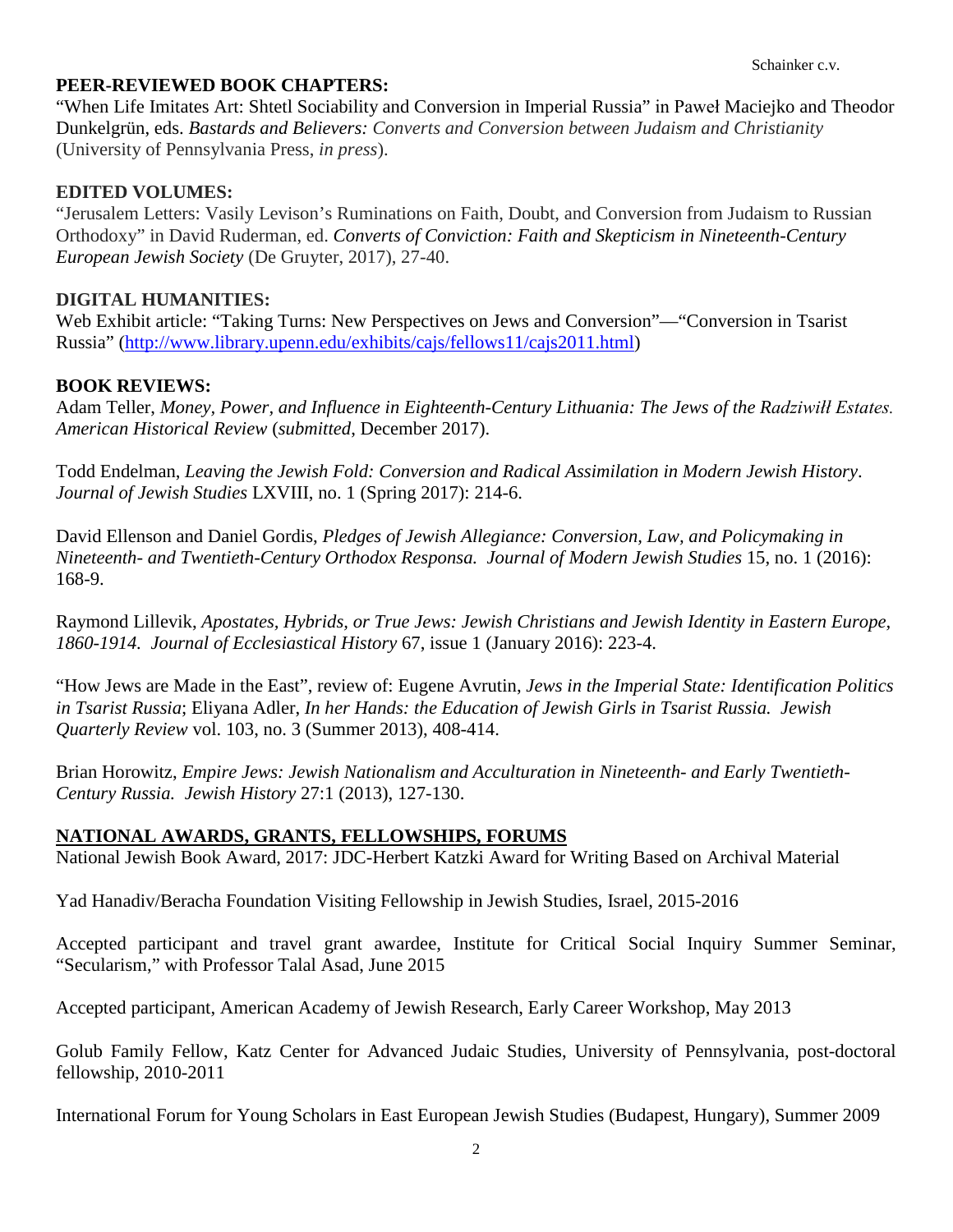Dr. Sophie Bookhalter Fellow in Jewish Culture, Center for Jewish History, NY 2007-2008

Dora and Mayer Tendler Fellow, YIVO Institute, NY 2007-2008

Memorial Foundation for Jewish Culture doctoral scholarship, 2007-2008

Hadassah-Brandeis Institute Doctoral Research Award, Winter 2007

Jacob K. Javits Fellowship, 2002-2006: U.S. Department of Education merit fellowship for graduate students (full tuition and stipend)

National Council of Jewish Women Grant, YIVO Yiddish Summer Institute, Columbia University, Summer 2002

### **INTERNAL GRANTS AND FELLOWSHIPS**

University Research Council Humanities Grant, Emory University, 2014-2015

Emory Tam Institute of Jewish Studies Evans Faculty Development Grant, 2012, 2013, 2016

History Course Development Grant for new course, "Jews and Capitalism", Fall 2012

University of Pennsylvania, School of Arts and Sciences Dissertation Research Fellowship, Spring 2007

Penn History Department summer research grant and Jewish Studies Program Brenner Award, Spring 2006

## **SCHOLARLY PRESENTATIONS**

### **INVITED LECTURES AND TALKS:**

Panelist, "Remembering the 'Bright Future': The Russian Revolution Beyond Russia", Russian, East-European, and Eurasian Studies Program, Emory University (October 2017)

"Jewish Violence and Conversion: Attitudes and Responses to Apostates in Nineteenth-Century Imperial Russia", Center for the Study of Conversion and Inter-Religious Encounters, Ben Gurion University (May 2016)

"Killing Converts: A New Ritual Murder Accusation in Late-Imperial Russia", Inter-University Seminar in East European Studies, Tel Aviv University (April 2016)

"Jerusalem Letters: Vasily Levison's Ruminations on Faith, Doubt, and Conversion from Judaism to Russian Orthodoxy", Maimonides Center for Advanced Studies Conference, "Converts of Conviction: Faith and Skepticism in Nineteenth-Century European Jewish Society", University of Hamburg, Germany (March 2016)

"The Politics of Religious Intimidation: Conversion and Jewish Violence in Late-Imperial Russia", NYU Jordan Center Symposium, "Religion, Governance, and Mass Mobilization in the Late Russian Empire", NYU (October 2013)

"A View of the Confessional State from Below: Converts from Judaism and Confessional Choice in Nineteenth-Century Imperial Russia", Conference on "Jews and Muslims in the Tsarist Empire and the Soviet Union", Historisches Kolleg, Munich, Germany (June 2013)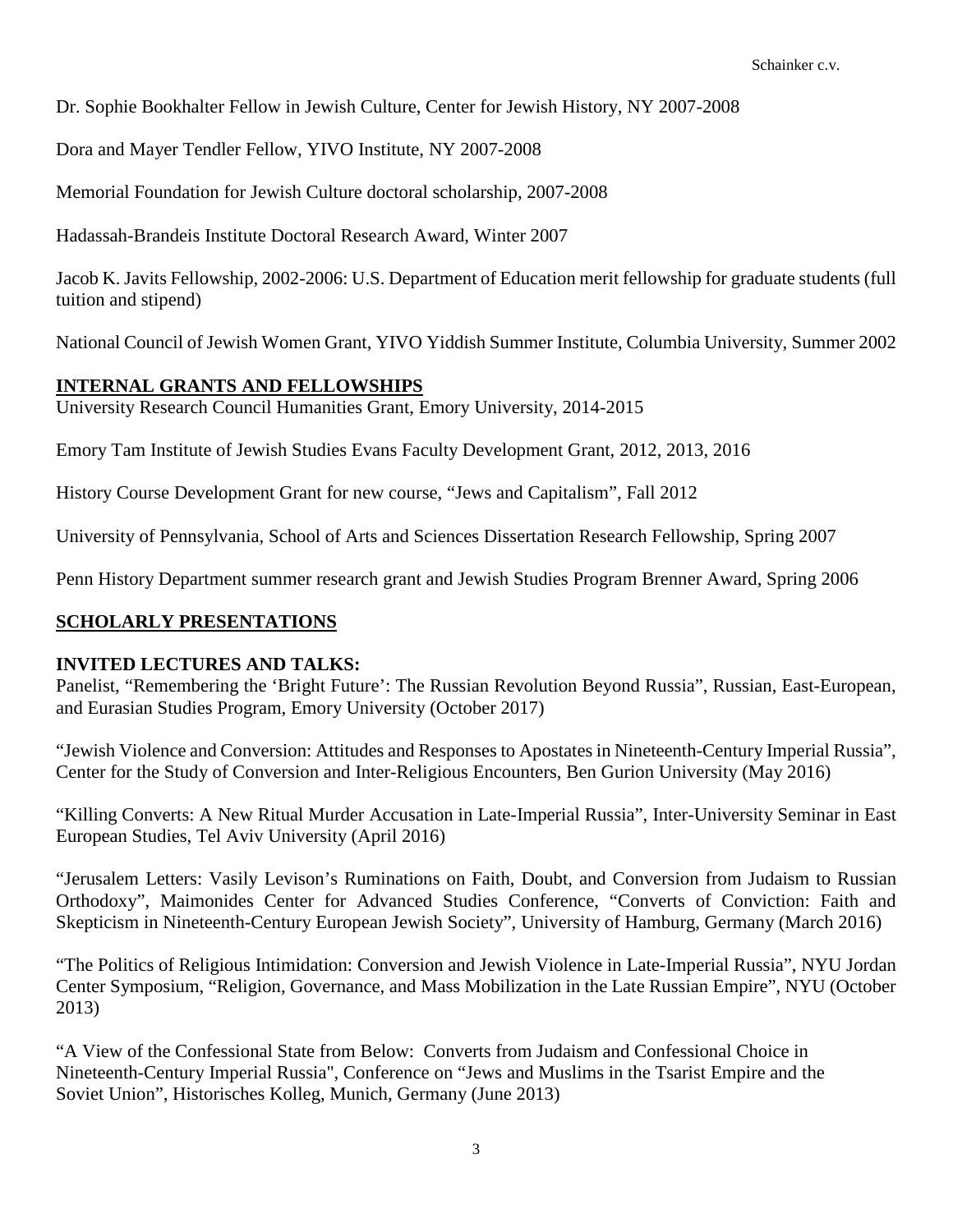Russian, East European, and Eurasian Studies, Emory University, lecture: "Shtetls, Taverns, and Baptisms: Locating Conversions from Judaism in Imperial Russia" (March 2012)

Panelist, Center for Jewish History: "Conversations on Conversion: Conversion in the Jewish World Today" (April 2011)

"Rethinking Jewish-Christian Relations in a 'Confessional State': the Case of Jewish Conversion in Nineteenth-Century Imperial Russia", University of Scranton (October 2010)

Discussant, Center for Advanced Judaic Studies Board Retreat Roundtable Discussion: "Conversion, Intermarriage, and the American Jewish Community in the 21st Century", University of Pennsylvania (September 2010)

# **CONFERENCES, COLLOQUIA, WORKSHOPS:**

"Competing Halakhic Guides in Late-Imperial Russia: Law and Reform in the Popular Jewish Press", Association of Jewish Studies Annual Conference, Washington D.C. (December 2017)

"Jewish Religious Reforms in the Twilight Years of the Confessional State", Religion and Russian Revolution Conference, Moscow, Russia (*paper accepted,* October 2017)

"Rituals of Modernity: Jewish Religious Reforms in Imperial Russia", Association of Jewish Studies Annual Conference, San Diego, CA (December 2016)

"At Home in Eastern Europe: The Polish and Russian Turns in Jewish History", moderator of round-table session at the Association of Jewish Studies Annual Conference, Boston, Mass. (December 2013)

"The Dangers of Confessional Intimacy: Conversion and Religious Violence in the Shtetls of Imperial Russia", international symposium, "Micropolitics of Small Town Life in Eastern Europe", University of Illinois (March 2013)

"Russian-Jewish Underground Networks for Runaway Converts: Challenging Orthodox Hegemony along the Empire's Western Borders", Association for Slavic, East European, and Eurasian Studies Annual Conference, New Orleans, LA (November 2012)

"Shtetls, Taverns, and Baptisms: Locating Conversions from Judaism in Imperial Russia", Paper presented at Southeast Workshop on Russian History, Oglethorpe University (January 2012)

"Apostasy or Return? Relapsed Converts from Judaism in Imperial Russia", Association of Jewish Studies Annual Conference, Washington D.C. (December 2011)

"Shtetls, Taverns, and Baptisms: Locating Conversions from Judaism in Imperial Russia", Conference on "Space and Conversion: Institutions, Urban Stages and Interiority (16th-20th Centuries)", International workshop at the Scuola Normale Superiore, Pisa, Italy (December 2011)

"Bringing Moses Mendelssohn and Yiddish Bibles East: Converts as Creators of a Jewish Mission in Nineteenth-Century Russia", Gruss Colloquium, University of Pennsylvania (May 2011)

"Jewish Conversion in an Imperial Context: Confessional Choice and Multiple Baptisms in Nineteenth – Century Russia", Center for Advanced Judaic Studies Seminar Paper, University of Pennsylvania (March 2011)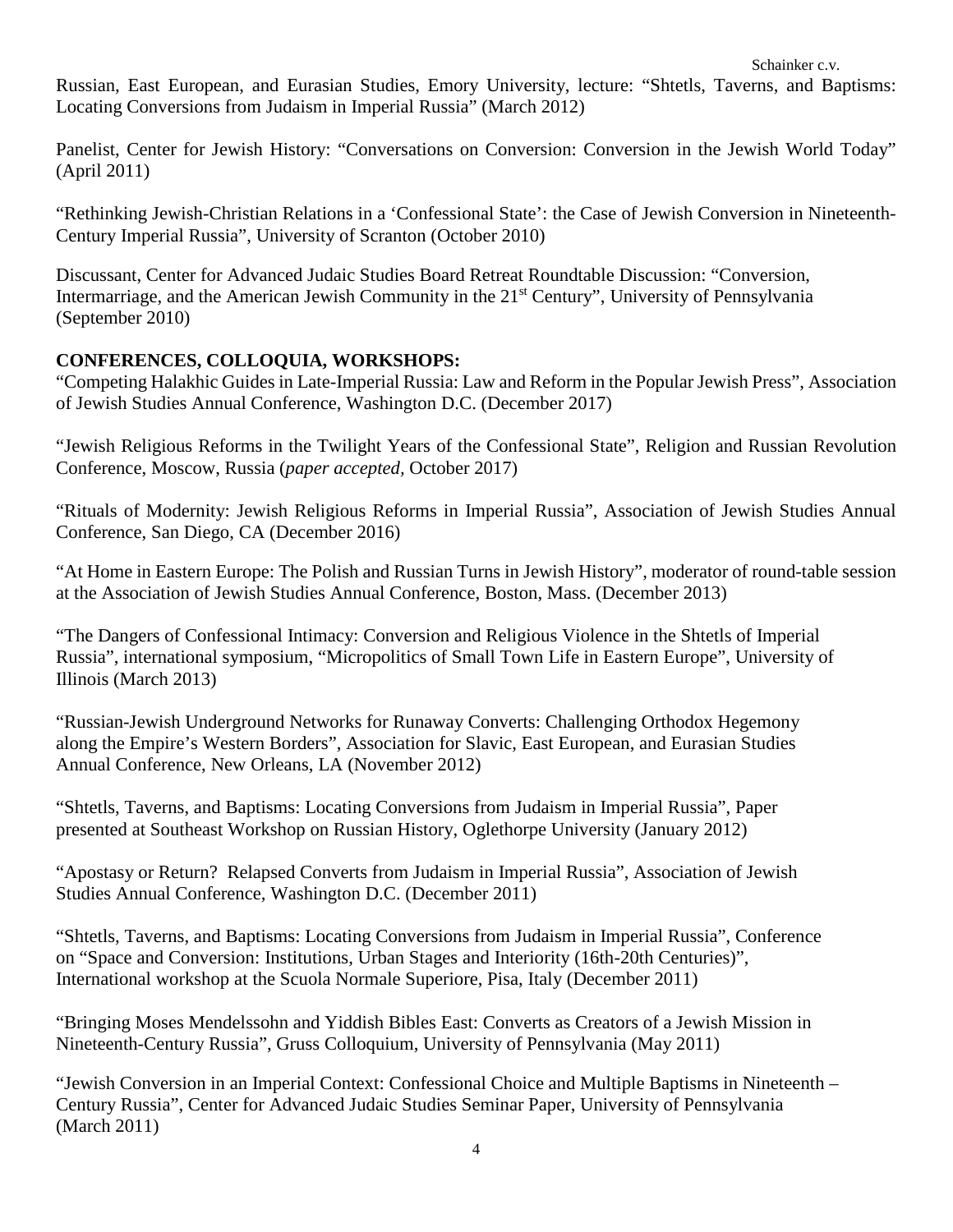Kochmann Workshop for Graduate Students in European Jewish History, Oxford University (Summer 2009)

"Family Ties: Converts and Community in Imperial Russia", Association of Jewish Studies Annual Conference (December 2008)

"Converts and Community: Tales from the Vilna Archives", Center for Jewish History, NY (November 2008)

# **PANEL AND CONFERENCE ORGANIZATION:**

"Religion at the Margins of East European Jewish Society", Association of Jewish Studies Annual Conference, San Diego, CA (December 2016), co-organizer

"At Home in Eastern Europe: The Polish and Russian Turns in Jewish History", round-table session at the Association of Jewish Studies Annual Conference, Boston, Mass. (December 2013)

"Jewish Eastern Europe 'Unbounded': Individual and Ideological Border Crossings", Association for Slavic, East European, and Eurasian Studies Annual Conference, New Orleans, LA (November 2012)

"Turns and Returns: Narratives of Rapprochement in Modern Jewish History", Association of Jewish Studies Annual Conference, Washington D.C. (December 2011)

Co-organizer, "Taking Turns: New Perspectives on Jews and Conversions", Center for Advanced Judaic Studies 17<sup>th</sup> Annual Gruss Colloquium, University of Pennsylvania (May 2011)

## **RESPONDENT:**

Commentary for Karen Körber, "Conflicting Memories, Conflicting Identities: Russian Jewish Immigration and the Vision of a New German Jewry", German Studies Invited Lecture, Emory University (March 2014)

# **CHAIR:**

Panel on Paradigms, "Looking Outward: Reframing Jewish Studies", Emory University (March 2017)

"Jews Confront a 'Christian America'", American Jewish Historical Society Scholars Conference, Emory University (June 2014)

Panel on Jews and the Military in Eastern Europe, "Jews, Military Service and Collective Belonging: From Antiquity to the Present", Emory University (May 2012)

# **PUBLIC SCHOLARSHIP:**

Limmud SouthEast Invited Speaker, September 1-4, 2017

Podcast on *Confessions of the Shtetl,* New Book Network, January 2017 [http://newbooksnetwork.com/ellie-schainker-confessions-of-the-shtetl-converts-from-judaism-in](http://newbooksnetwork.com/ellie-schainker-confessions-of-the-shtetl-converts-from-judaism-in-imperial-russia-1817-1906-stanford-up-2016/)[imperial-russia-1817-1906-stanford-up-2016/](http://newbooksnetwork.com/ellie-schainker-confessions-of-the-shtetl-converts-from-judaism-in-imperial-russia-1817-1906-stanford-up-2016/)

Young Israel of Toco Hills Limmud Class, "Blood Libels Old and New", September 2016

Invited Film Introduction, "Raise the Roof", Atlanta Jewish Film Festival, February 2015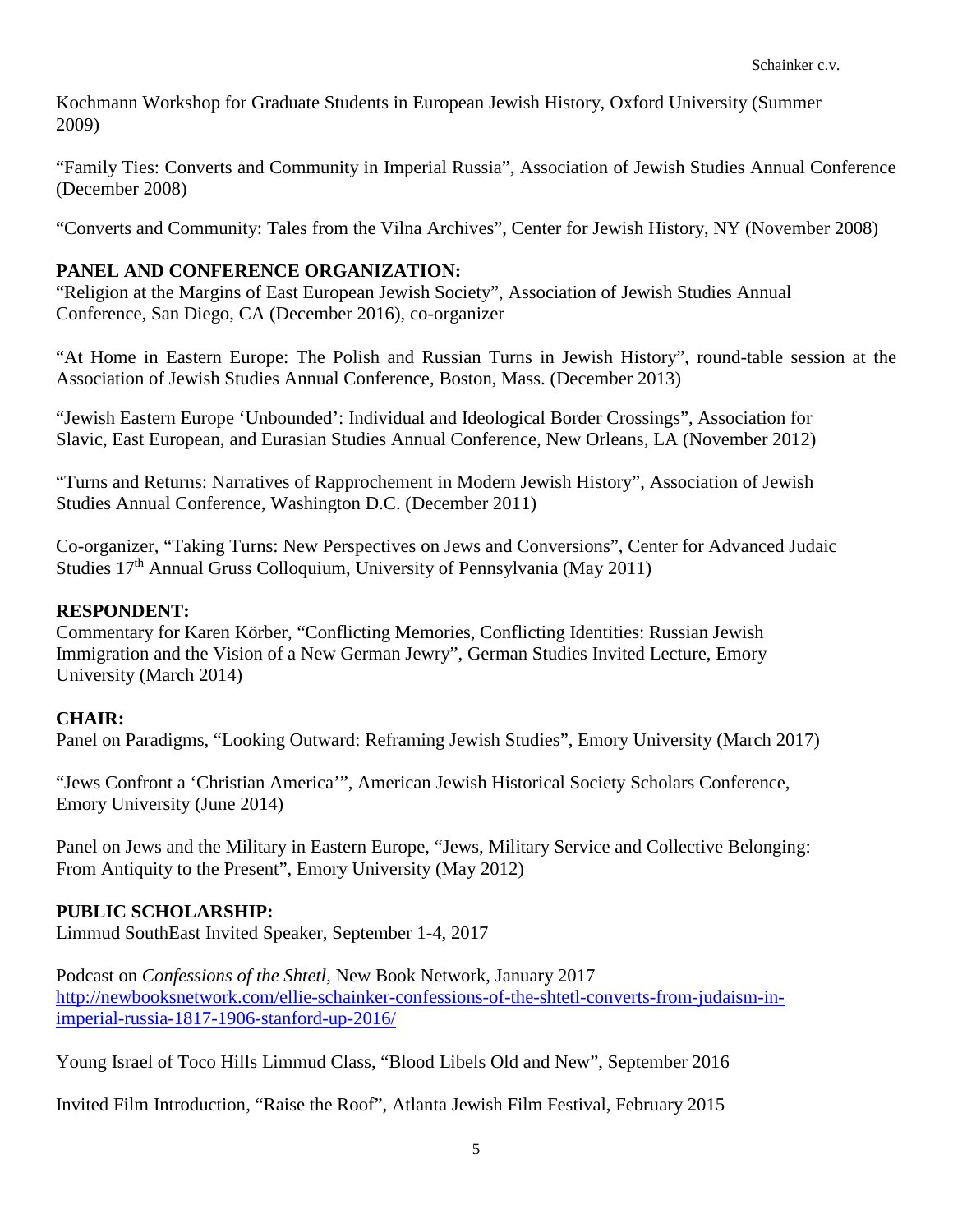Young Israel of Toco Hills Limmud Class, "An Agunah in the Crimea: the Case of Sura Gener, 1886", March 2015

Young Israel of Toco Hills Limmud Class, ""Who is *Am Yisrael*? Conversion and Jewish Peoplehood", June 2014

Invited Lecture at Temple Sinai, Sandy Springs, GA: "Virtual Tour of Jewish Life along the Danube", May 2012; "Women in Orthodoxy", January 2014

Young Israel of Toco Hills, GA, adult education lecture: "Passover and Pogroms", April 2012

Center for Advanced Judaic Studies Public Lecture at the National Museum of American Jewish History, Philadelphia, PA: "Family Ties: Converts and Community in Imperial Russia", February 2011

Victor Center at the University of Miami/Hadassah, Florida Atlantic Region Symposium lecture: "Beyond Genes: The Cultural and Geographic Development of Ashkenazi Jewry", November 2010

Center for Advanced Judaic Studies/Philadelphia VAAD of Rabbis Lecture: "A Prequel to the Conversion Crisis in Israel: Jewish Apostasy and Identity in Nineteenth-Century Imperial Russia", November 2010

Drisha Institute lecture, NY: "Rethinking Modern Jewish Assimilation: Converts and Community in Nineteenth-Century Russia", July 2010

Mitbachon Leadership Retreat, San Rafael, CA: "Immigrant Jews in Germany and the Burden of Memory", February 2010

### **TEACHING EXPERIENCE:**

Emory University, Department of History and Tam Institute of Jewish Studies (Fall 2011- present)

University of Pennsylvania, Graduate Modular Seminar: "Conversion and the Shtetl" (November, 2011)

Rutgers University, Part-Time Lecturer (Spring 2008)

University of Pennsylvania, Teaching Assistant (2003-2005) Rise and Fall of the Third Reich; Modern Jewish Intellectual and Cultural History; Survey Modern Jewish History; Soviet Century

## **COURSES TAUGHT:**

Undergraduate Courses:

Jewish Society and Civilization II: 1500-1933 HIST 385/JS 371: History of East European Jewry (Fall 2011, Fall 2016) HIST 285/JS 271: Modern Jewish History (Spring 2012) JS 497R: Conversions to/from Judaism in Historical Perspective (Spring 2012) HIST 270/JS 270: Course of Jewish History (Spring 2013) HIST 495A: Introduction to Historical Interpretation I (Spring 2013, Spring 2014) HIST/JS/REEES 190 Freshman Seminar: Sex and the Shtetl (Fall 2013) HIST 202: Making of Modern Europe (Fall 2013, Spring 2017) JS 101/HIST 185/REL 170: Introduction to Jewish Studies (Spring 2014, Spring 2015) HIST 385/JS 371: Jews and Capitalism (Spring 2015, Fall 2017)